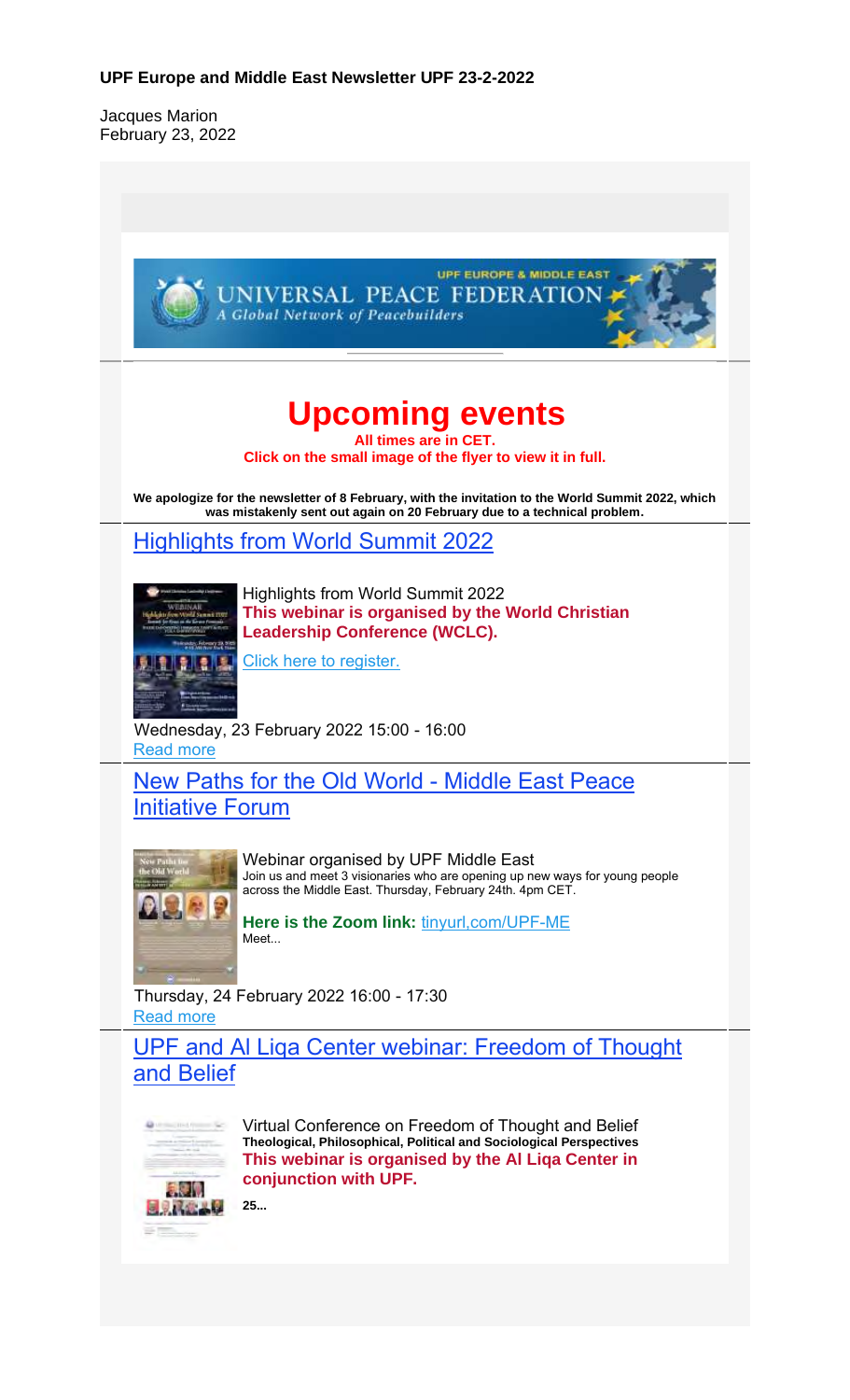Friday, 25 February 2022 15:00 - 18:00 Read more

## World news

Day 3 World Summit 2022 Press Release: Global Summit Ends with One Million Rally of Hope



**South Korea**—The World Summit 2022 ended its third day with global encouragement, practical advice and prayers for renewed efforts to unite the Korean Peninsula and end the last division of the Cold War.

<u>Read more</u>

### Day 2 World Summit 2022 Press Release: Global Leaders Seek Peace on the Korean Peninsula



**South Korea**—The World Summit 2022 honored a British vaccinologist and a global vaccine alliance with the 5th Sunhak Peace Prize as part of its second day's activities in South Korea.

Read more

#### Day 1 World Summit 2022 Press Release: Global Leaders Call for Peace on the Korean Peninsula



**South Korea**—The World Summit 2022 ended its first day in Seoul, Korea, with dozens of world leaders calling for an end to the Cold War's last remaining division — the Korean Peninsula.

Read more

# **Regional news**



UPF Participates in Tolerance Day **Conference** 

Valletta, Malta—UPF leaders for Europe and the Middle East took part in a conference of the Global Council for Tolerance and Peace.

Read more